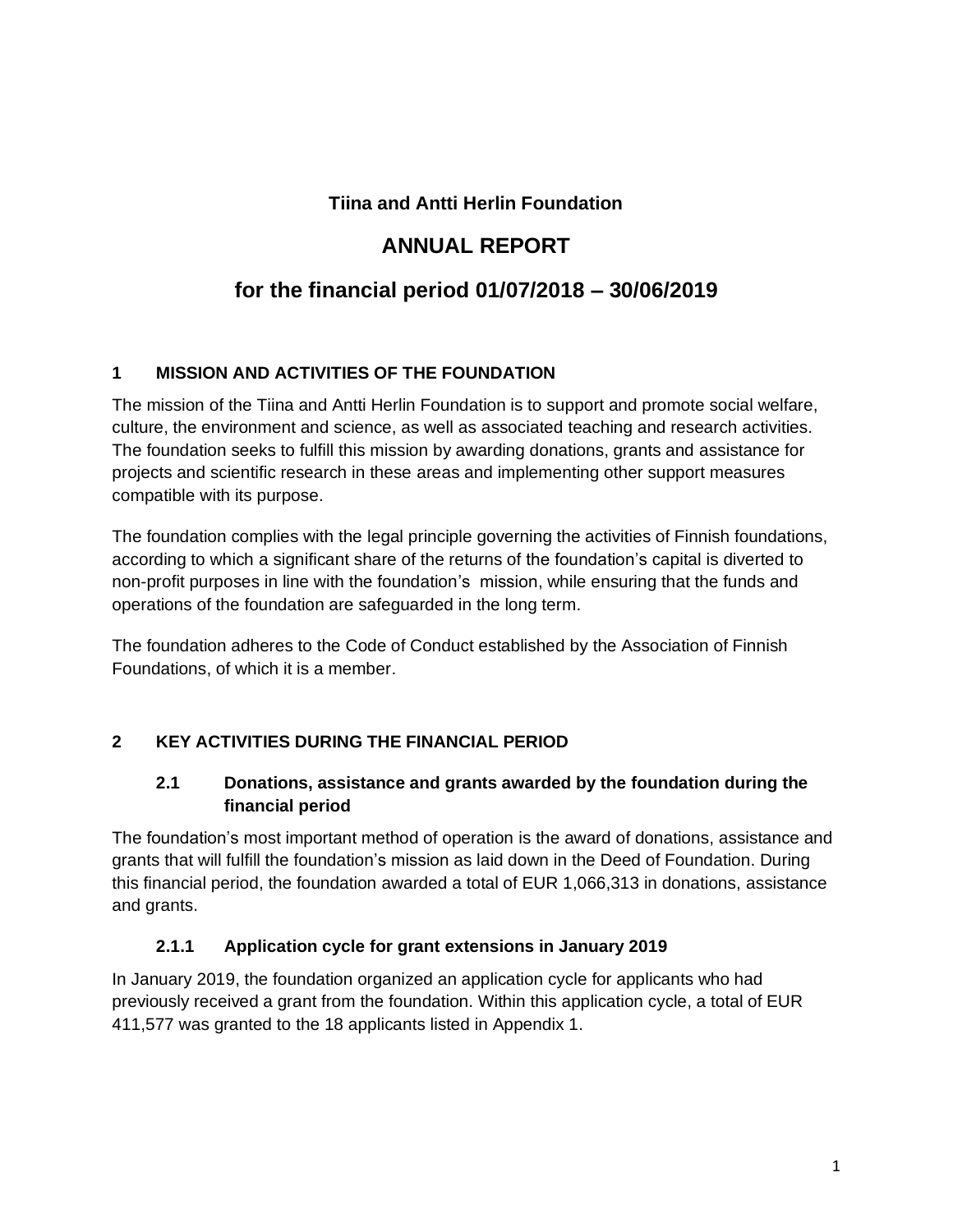## **2.1.2 Thematic application cycle, January 2019**

In January, 2019, the foundation organized an application cycle for grants under the theme *Urgent Action on Climate Change*; applications were accepted during the two-week period from 15 – 31 January, 2019. The goal of this application cycle was to identify projects that could directly contribute to the mitigation of climate change. The decision-making criteria emphasized scalability, a solutions-oriented approach, and maximum probability of positive environmental impact, ideally produced within the next 15 years. The goal was to find projects with a systematic approach that address the phenomenon as a whole and explore the processes and interconnections between the various elements.

A total of 255 applications were received in this application cycle, and the total sum received by 21 grantees amounted to EUR 463,276. One of the grants (EUR 3,560) was not claimed as the course for which the grant was allocated was never organized. Approximately 75 per cent of the grants were awarded for scientific research and 25 per cent to other types of projects. The recipients of these grants are listed in Appendix 2.

## **2.1 Other donations, assistance and grants**

During the financial period, in line with its mission, the foundation awarded other donations, grants and assistance to projects contributing to social, environmental and cultural well-being, to a total of EUR 191,460. The recipients are listed in Appendix 3.

### **2.13 Principles observed in the preparation and decision-making processes of donations, assistance and grants**

The recipients of donations, assistance and grants awarded by the foundation were selected in accordance with the foundation's mission as laid down in the Deed of Foundation.

The Board of the foundation took the decisions on the award of donations, assistance and grants at its own discretion, though external experts were consulted for their recommendations. In both the decision-making process and the consultation with external advisors, the question of disqualification was always considered. Where there was any reason to suspect a conflict of interest, board members and external consultants disqualified themselves and did not participate in the processing and decision-making of the grant application in question.

The Board of the foundation has chosen not to disclose the reasons underlying individual grant decisions. An attempt has been made, however, to further clarify the questions emphasized in the 2019 thematic application cycle in the application instructions and the introductory text to the thematic application round, both of which have been posted on the home page of the foundation. The board has also discussed the obvious benefit to applicants of expert opinion and has decided to share some of the feedback, if and where possible, in particular with applicants whose proposal was rejected despite expert opinion in their favour.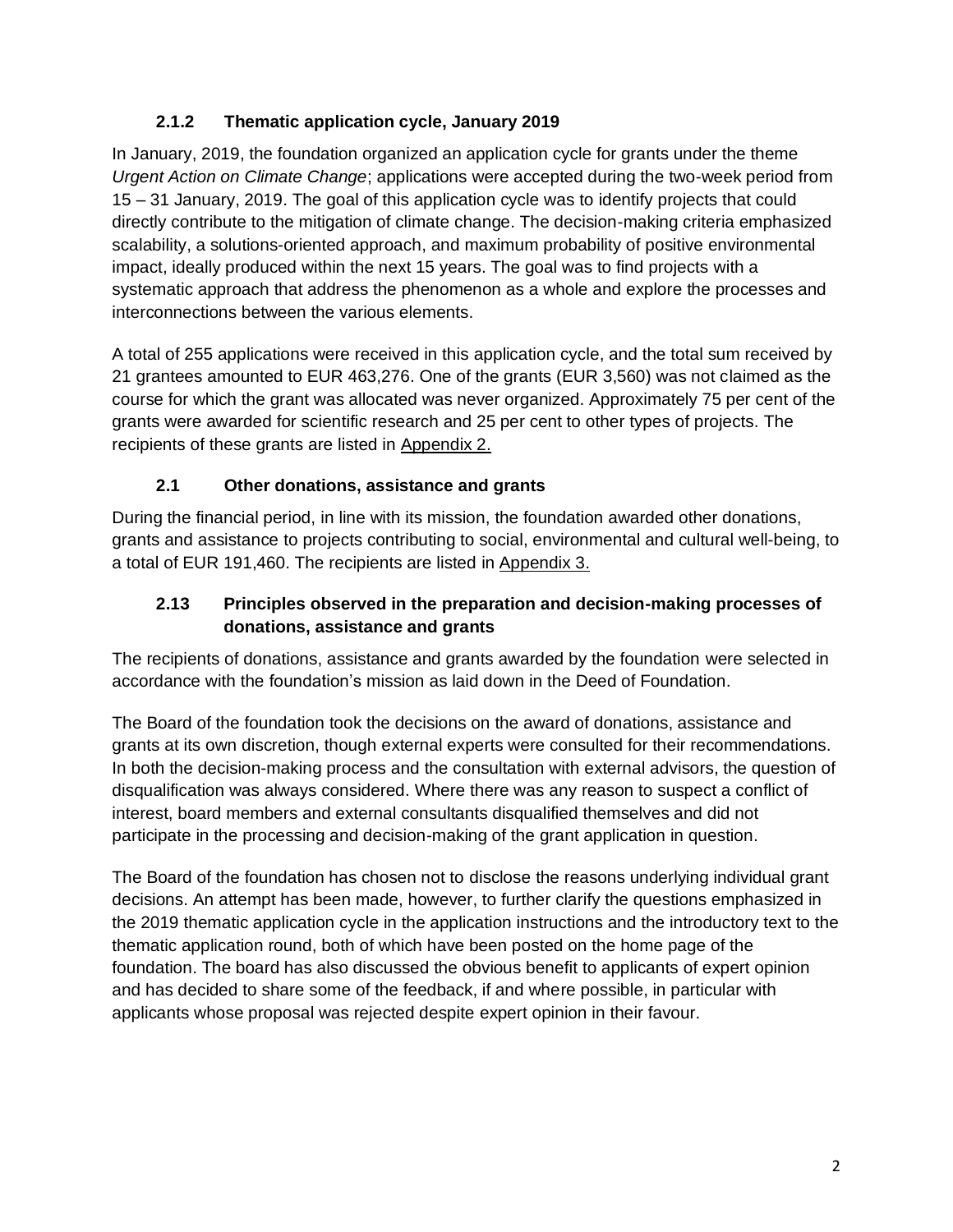## **2.2 Donation received by the foundation**

At the beginning of the financial period, the foundation received 100,000 B-series shares in KONE plc from Security Trading Ltd. As a result, the number of KONE plc B-series shares owned by the foundation increased to a total of 935,000 shares.

# **2.3 Communications**

The main channels of communications used by the foundation during the financial period were its Twitter account and Facebook page. The most important information, in particular notifications concerning the grant applications, was published on the foundation's website. Grantees wrote about topics connected to the activities of the foundation, and these contributions were posted on the foundation's blog; seven posts were published on the blog during the year. One-on-one contact has been maintained with the grantees, via email, telephone and messages on the closed Facebook group for grantees.

# **2.4 Training for grantees on dialogic communication**

The grantees were offered a training seminar on dialogic communication in cooperation with the Maj and Tor Nessling Foundation and the Kone Foundation. The seminar took place in Lauttasaari, Helsinki, in May, with a focus on equipping researchers with the skills and tools to communicate their work outside the academic context. Introductory speeches were given by Member of Parliament Saara-Sofia Sirén, political science and philosophy researcher Timo P.A. Miettinen, Journalist of the Year Vappu Kaarenoja, and Oskari Nokso-Koivisto from Aalto University, who is an active participant in the interface between science and decision-making. The facilitators of the training day were Eveliina Pennanen and Erkki Perälä from the Ellun Kanat communications agency.

The training was based on dialogue: in the morning, time between speeches was devoted to grantees' questions; and, in the afternoon, questions on dialogic communication were addressed in a workshop. Ten recipients of funding from the TAH Foundation participated in the training and the feedback received was very positive: "Universities do not systematically offer researchers tools for coming up with an individual communications strategy, which is strange. It is superb that foundations do! Thank you!"

# **2.5 Cooperation with foundations and other partners**

The foundation continued its active cooperation with other foundations in other respects as well as in the training described in 2.4. Anna Herlin, the foundation's Head of Development, had regular meetings with representatives from other foundations. Co-hosted events included two Good Problems workshops, at which potential co-funded projects were discussed, and a peer group discussed responsible investment from the viewpoint of the foundation. Thanks to its topicality, this activity was later taken over by the Association of Finnish Foundations.

The foundation also commenced international networking activities. Anna Herlin represented the foundation at the annual seminar of the Nordic Foundation Network in Oslo in November 2018,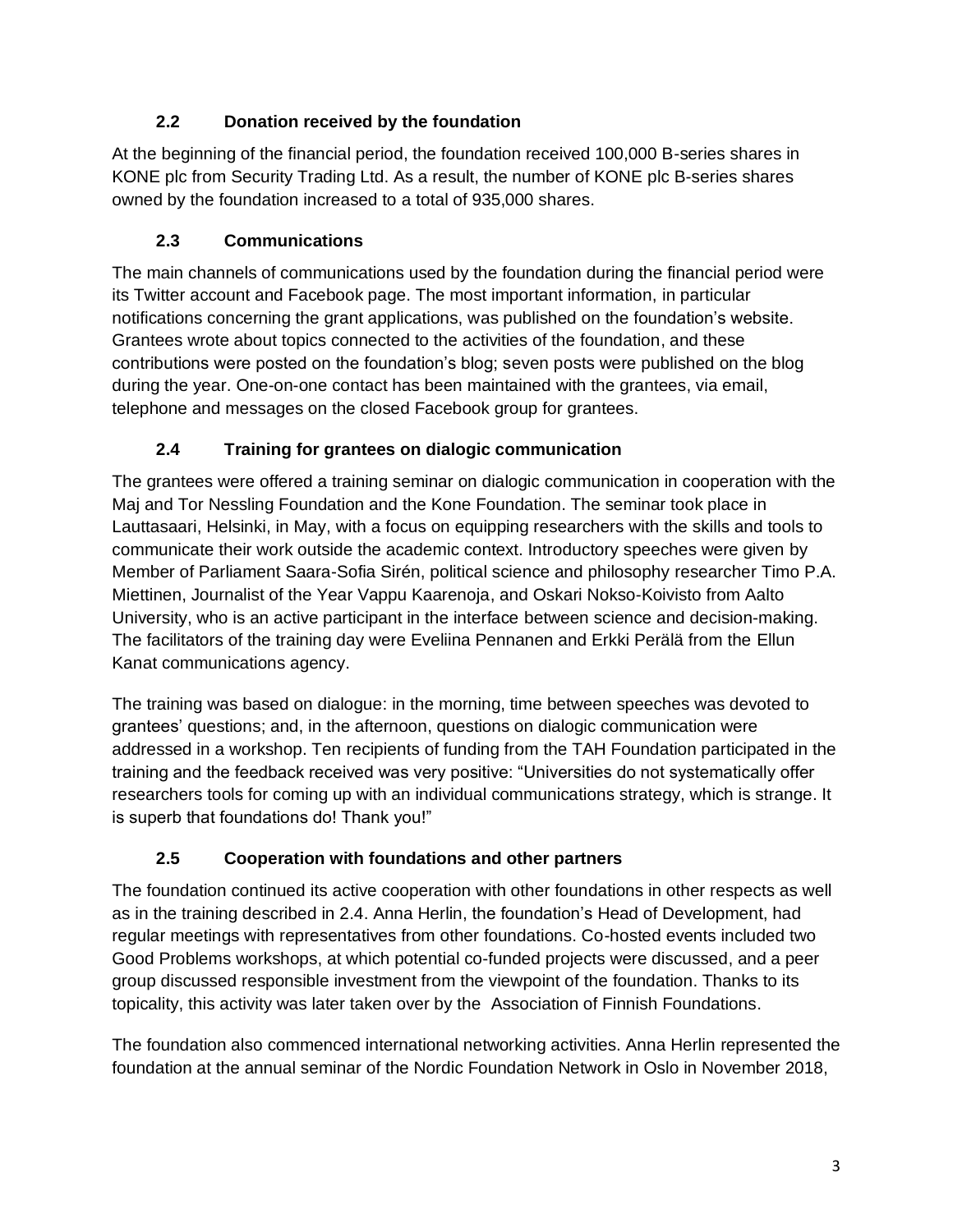and the foundation made the decision to join the European Foundation Centre (EFC) during the following financial period.

## **2.6 Summer party for grantees**

The foundation organized its traditional summer party for grantees. In its fourth edition, this year the event took place at the Munkkiniemi Manor on 10 June 2019. The party offers people from the foundation and grantees a chance to get to know each better, and has also been found to be a great way for grant recipients to network with each other.

## **2.7 Memberships of associations for foundations**

The foundation is a member of the Association of Finnish Foundations.

# **3 ADMINISTRATION**

Antti Herlin (Chair), Tiina Herlin (Vice-Chair), Anna Herlin, Emma Herlin, Iiris Herlin and Jussi Herlin. The board held a total of 13 meetings during the financial period.

Anna Herlin accepted the post of part-time Head of Development at the foundation in the autumn of 2018.

Authorized Public Accountant Pasi Karppinen continued as the auditor of the foundation, with Authorized Public Accountant Heikki Lassila as vice-auditor. Riikka Ihamuotila continued as the part-time General Secretary of the foundation.

# **4 REMUNERATION**

The Board members have received no remuneration from the foundation, for attending meetings or any other services provided.

The foundation has paid EUR 1,881.99 against an invoice for professional fees submitted by the auditor.

The foundation has paid a total of EUR 8,590 in fees to external reviewers of grant applications.

# **5 RELATED PARTY ACTIVITIES**

The foundation has awarded no donations, assistance, grants or other transfer payments to individuals, organizations or foundations which can be considered to be a related party, other than a single donation of EUR 20,000 to Kaskas Media. Jussi Herlin, a member of the Boards of both the Tiina and Antti Herlin Foundation and Kaskas Media, disqualified himself from the processing and decision-making and left the meeting during which the case was discussed. The grant given to Kaskas Media was allocated to be used for the Skolar Award, a research award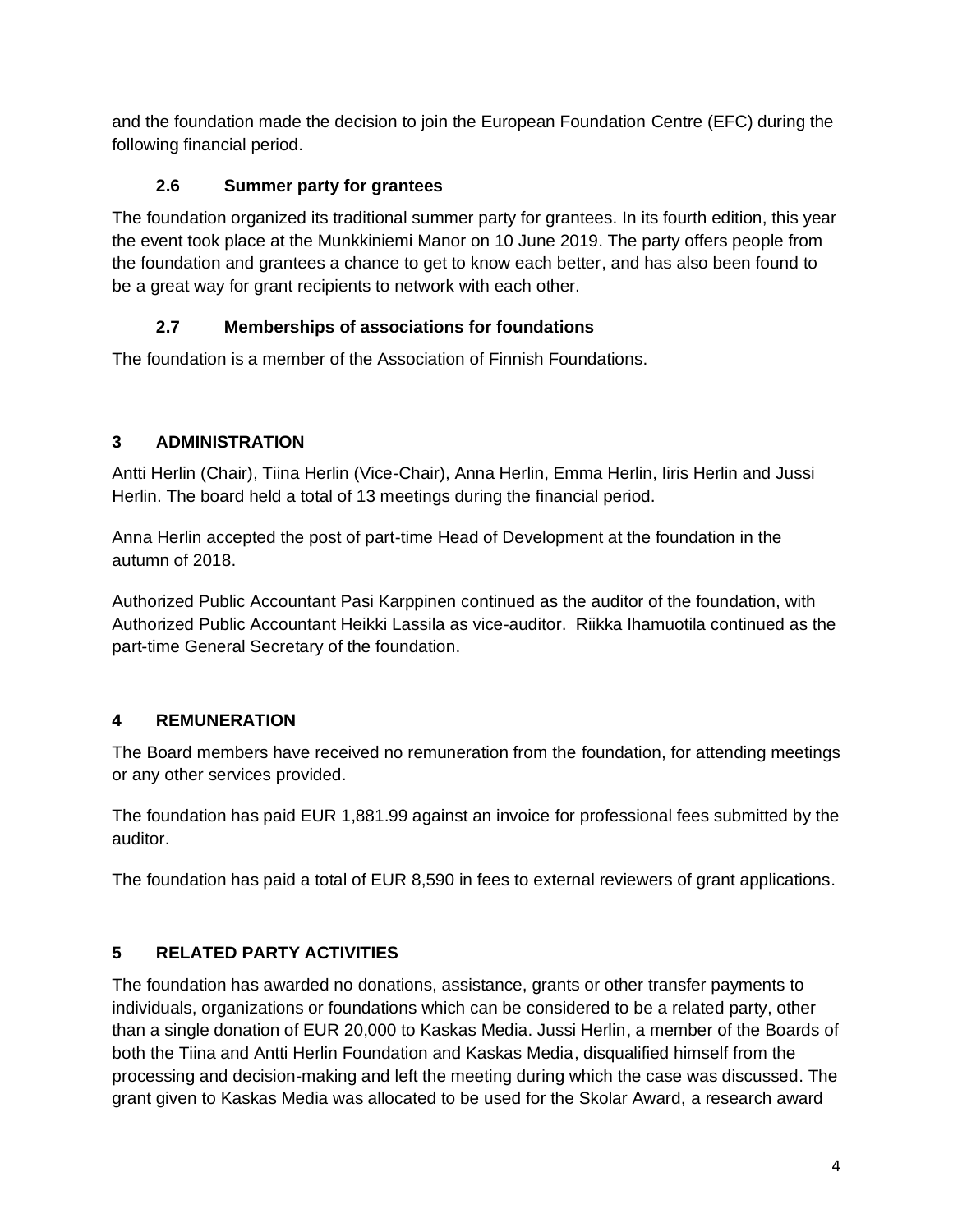presented at the Slush event in the autumn of 2019. The Skolar Award is awarded to the postdoctorate researcher who wins the research pitching contest at the event. The nature of the award is compatible with the foundation's mission, and the decision-making process for the awarded sum did not deviate from the principles of decision-making governing the award of funding in the form of other types of donations, assistance or grants (see Appendix 3).

The foundation is aware of the following financial activities with groups or parties related to the foundation:

- The foundation has received dividends to a total value of EUR 1,542,750 on the KONE Corporation shares it owns.

The Chair of the Board of the foundation is also the Chair of the Board of *Directors of the KONE Corporation. Jussi Herlin and Iiris Herlin, both members of the Board of the foundation, are Vice Chair and Board member, respectively, of the KONE Corporation. All members of the Board of the foundation are members of the Board of Security Trading Ltd, a major shareholder of the KONE Corporation.*

- The foundation received 100,000 of B-series shares in KONE plc from Security Trading Ltd.

*Further information available above.*

- According to the invoice submitted, the foundation paid the auditor a fee of EUR 1,881.99 for auditing services, a sum which is considered reasonable.

## **6 FINANCES OF THE FOUNDATION**

The financial standing of the foundation remained stable throughout the financial period. The share property of the foundation consists of 935,000 B-series shares of KONE plc and a number of smaller stock investments. The total market value of these investments stood at EUR 49,043,100 on 30 June 2019.

The assets on the foundation's account were used for donations, assistance and grants to a total of EUR 1,065,013. The foundation paid out EUR 29,159.62 in remuneration and other expenses.

The foundation received 100,000 B-series shares of KONE plc.

The capital of the foundation amounts to 19,308,000. For this financial period, the foundation received EUR 1,564,350 in dividends and EUR 3,168.17 in interest. The surplus for this financial period totalled EUR 5,158,090.15. At the end of the financial period, the balances of the current account and the high-yield account totalled EUR 1,486,063.27.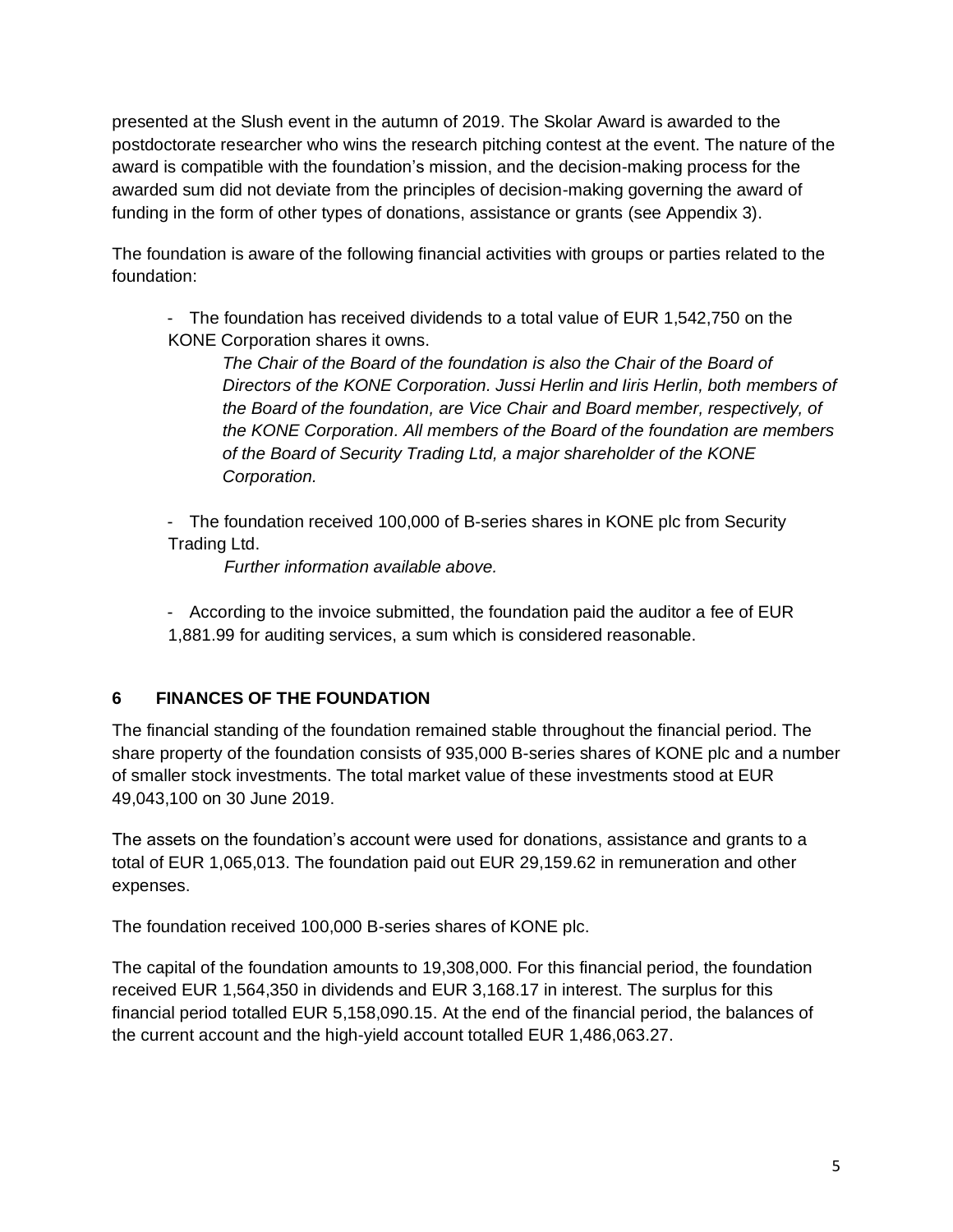Propositions concerning the management of the assets and investments were made by a working group, the members of which were Antti Herlin, Anna Herlin and Tiina Herlin, with Jukka Ala-Mello acting as a consultant.

## **7 PREDICTIONS OF PROBABLE FUTURE DEVELOPMENTS AND CONTRIBUTING FACTORS**

During the next financial period, the foundation will continue its work in establishing its operations and seeking to increase cooperation with other foundations.

The financial situation of the foundation is predicted to remain stable. The budget for the financial period of 2019/2020 will be based on share dividends received in 2020 and the surplus of the previous financial period.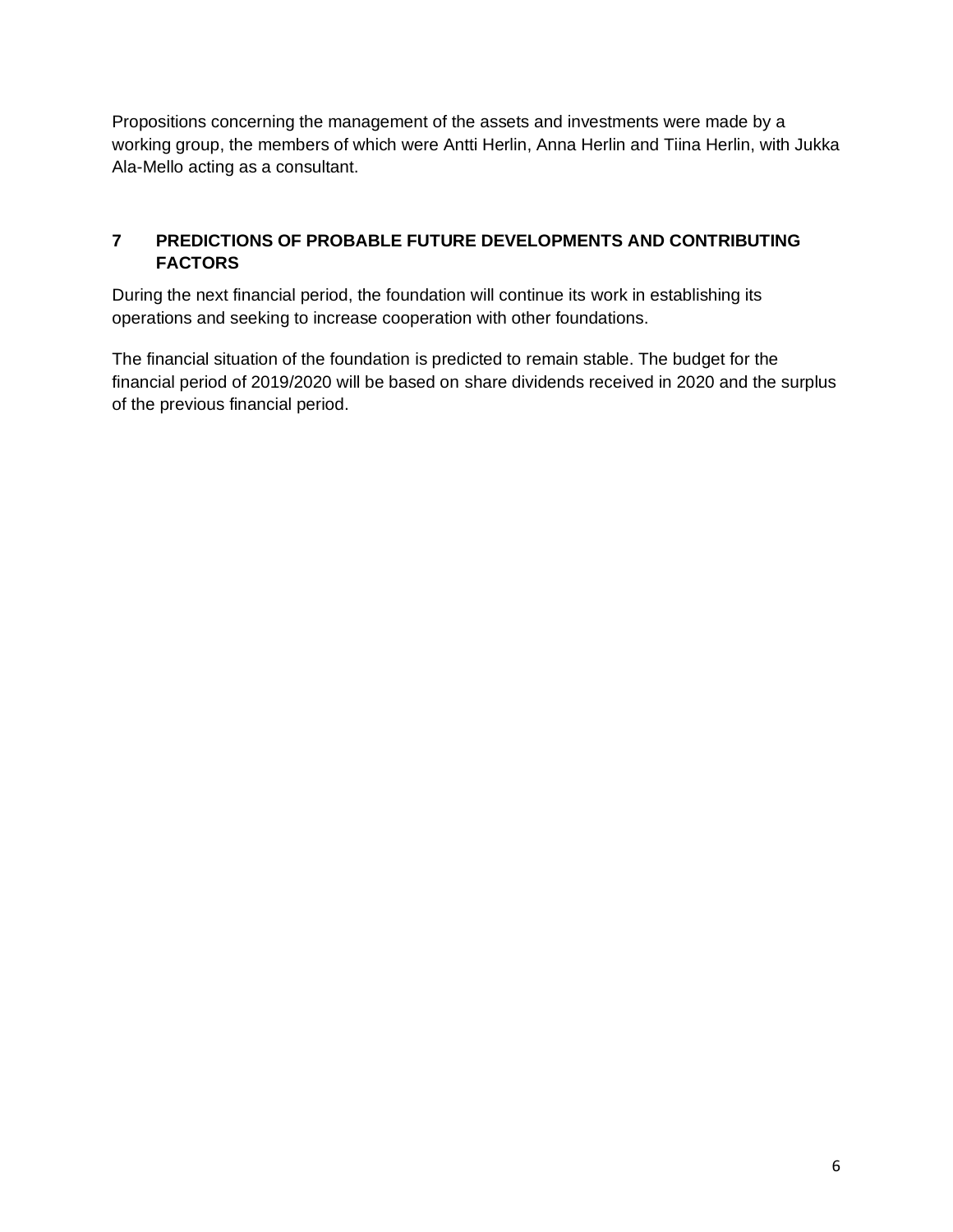### *APPENDICES*

| Appendix 1 | Grant recipients for January 2019                                               |
|------------|---------------------------------------------------------------------------------|
| Appendix 2 | Grant recipients for the thematic application cycle, January 2019               |
| Appendix 3 | Other recipients of donations, assistance and grants in the financial<br>period |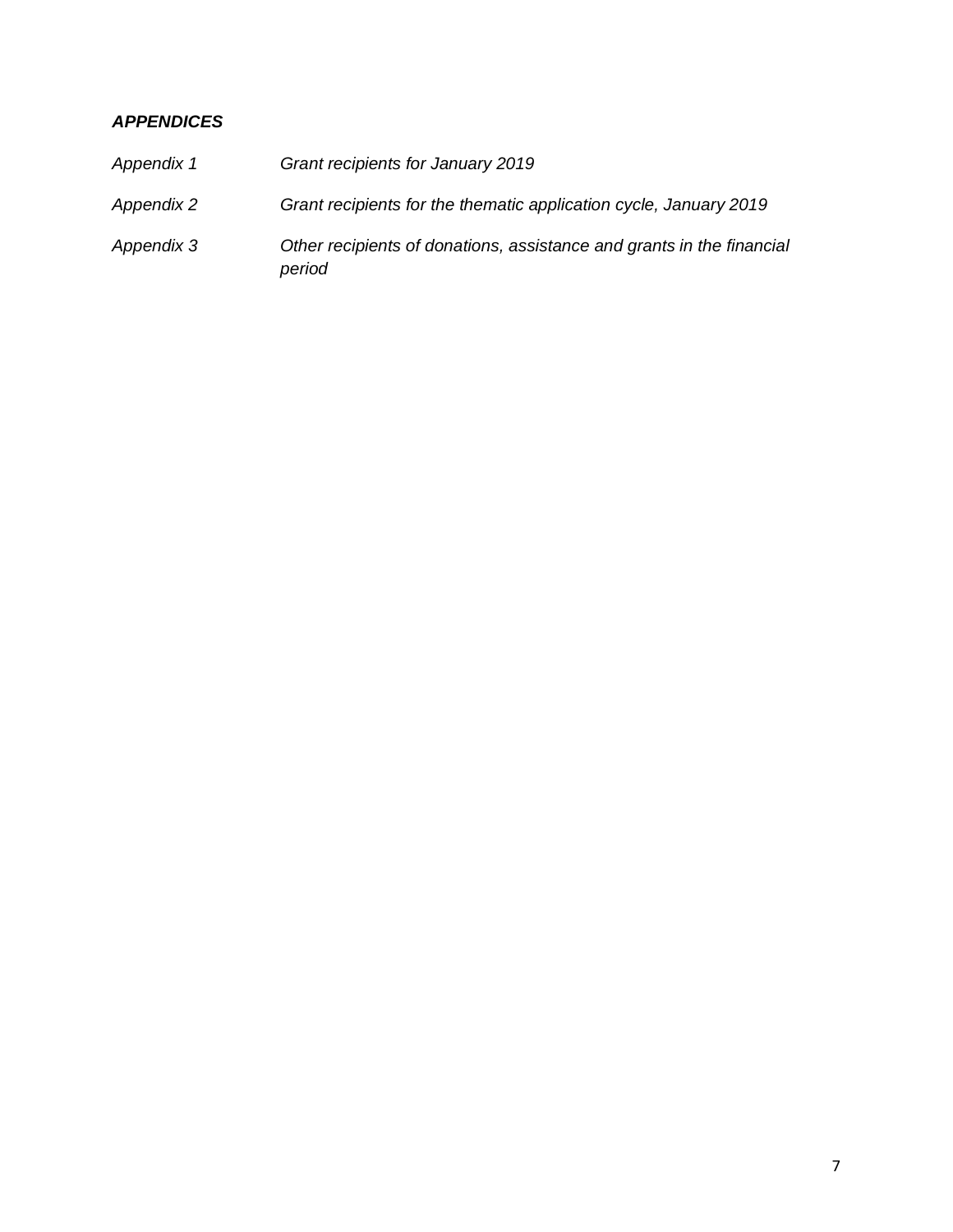#### **APPENDIX 1**

#### **GRANTS AWARDED FOR THE JANUARY 2019 GRANT APPLICATION CYCLE**

#### Grenman, Henrik / EUR 26,000

*Fossiilisesta vedystä paikallisesti tuotetun biovedyn käyttöön Suomen (bio)teollisuudessa - Poikkitieteellinen tutkimus, joka voi ratkaisevasti vähentää tuotteiden ilmastovaikutuksia ja muuttaa tuotevalikoimaa kestävämmäksi (Uses of biohydrogen produced locally from fossil hydrogen in the Finnish bioindustry; an interdisciplinary study that could be fundamental in reducing climate effects and adding to a more sustainable product portfolio).*

Halkka, Antti / EUR 2,200 *Completion of doctoral dissertation.*

Hautala, Joona / EUR 26,000 *Supertulivuoren purkauksen vaikutukset ilmakehän voimakkaisiin myrskyihin. (Effects of the eruption of a supervolcano on atmospheric storms).*

#### Hurri, Karoliina / EUR 26,000

*Kiinan geopoliittinen identiteetti ja ilmastonmuutoksen diskurssi globaalissa ilmastohallinnassa (China's geopolitical identity and the discourse of climate change in global climate management).*

Karjalainen, Linda / EUR 26,000 *Urban Transportation Policy in Helsinki, Stockholm and Oslo – Towards Progressive Practices, Change and Sustainability.*

Kemppinen, Julia / EUR 2,000 *Maaperän kosteuden vaihtelu ja ekosysteemivaikutukset (Changes in soil moisture and its effects on the ecosystem).*

Kettunen, Juho / EUR 26,000

*Soiden ja ilmaston vuorovaikusta kuvaavien mallien epävarmuuden arvioiminen kehittyneillä tilastollisilla menetelmillä (Using advanced statistical methods to assess the unreliability of models indicating the connections between wetlands and climate).*

#### Kivimäki, Ella / EUR 26,000

*Roudan ja lumipeitteen sekä koko ilmapylväässä havaitun metaanin vuodenaikaisvahteluiden välinen korrelaatio Arktisella alueella satelliittien avulla havaittuna (Evaluation of the variability of satellite observations of methane and its connection to seasonal soil freeze/thaw and snow cover in the Arctic).*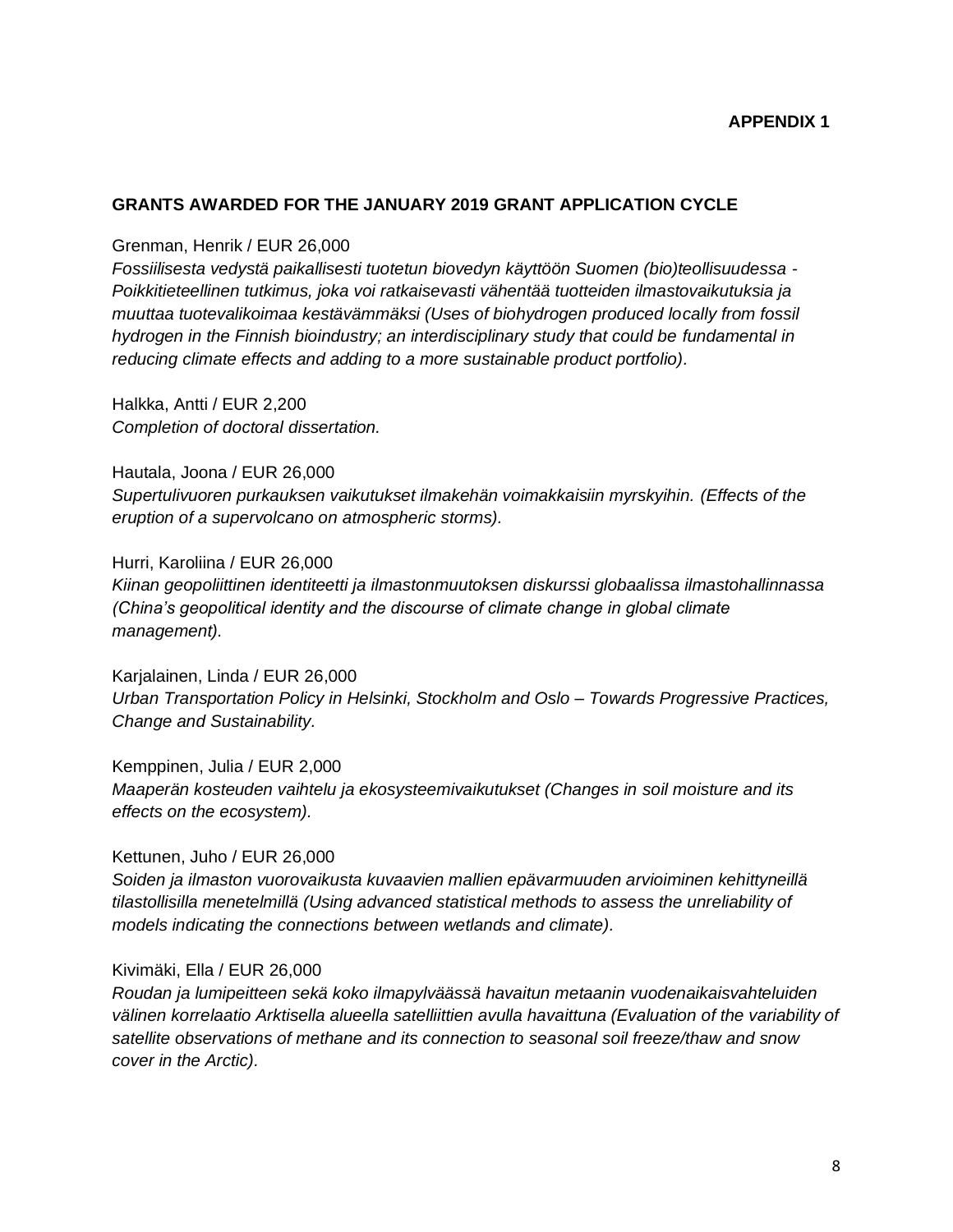#### Kraft, Kaisa / EUR 33,000

*Kasviplanktonkukintojen tulevaisuus – Miten ilmastonmuutos tulee vaikuttamaan Itämeren kasviplanktonyhteisöön? – Tutkimus uuden robotiikkaan ja hahmontunnistukseen perustuvan teknologian avulla (Future of planktonic blooms – How will climate change affect phytoplankton in the Baltic Sea? – A research study employing new robotics and object recognition).*

Laininen, Henna / EUR 26,000 Project: *Climate Change in Me.*

Makkonen, Risto & team / EUR 21,577 *Innovatiivinen alusta tiedekommunikaatioon: tiedettä ihmisten ilmastokysymyksistä (Innovative science communication platform: research from people's climate questions).*

Rönkä, Reetta & team / EUR 20,000

*"Hyvän sään aikana", online media site offering journalistic content on climate change. The grant will also be used to moderate social media channels for the "Hyvän sään aikana" project, which curates climate journalism.* 

Salovaara, Janne / EUR 26,000 *Universities educating sustainability changemakers (Sustainability studies, expertise and impact).*

Sihvo, Jussi / EUR 26,000

*Reaali-aikamittauksiin soveltuvan nopean mittaustekniikan käyttö akun sisäisen impedanssin mittauksiin kaupallisissa litium-ioni akkuvarastoissa (A Fast Approach for Battery Impedance in Commercial Lithium-ion Battery Storage Conditions).*

Solanki, Twinkle / EUR 26,000

*Improving estimates of carbon assimilation and light use by forests using leaf to canopy upscaling processes.*

The Finnish Association of Nature and Environment Schools / EUR 28,000 *Organization of a large-scale event on outdoor education and its development into a regular meeting place of social importance, offering educators, researchers and decision-makers a platform to identify means for prevention of climate change and becoming stronger influencers of change.*

Theatre co-operative ILMI Ö. / EUR 26,300

*"Luontokosketus" (Touched by Nature): environmental art project for children and adults receiving North-Eastern Helsinki day care services, by theatre group ILMI Ö.* 

#### Tommila, Esa & team / EUR 18,500

*Tutkimus uusiutuvien energiamuotojen yhdistelmien ilmastotehokkuutta kohentavan työmetodin ja kriteeriehdotusten kehittämiseksi nettoenergia- ja nettohiilitarkastelujen avulla (A study on the*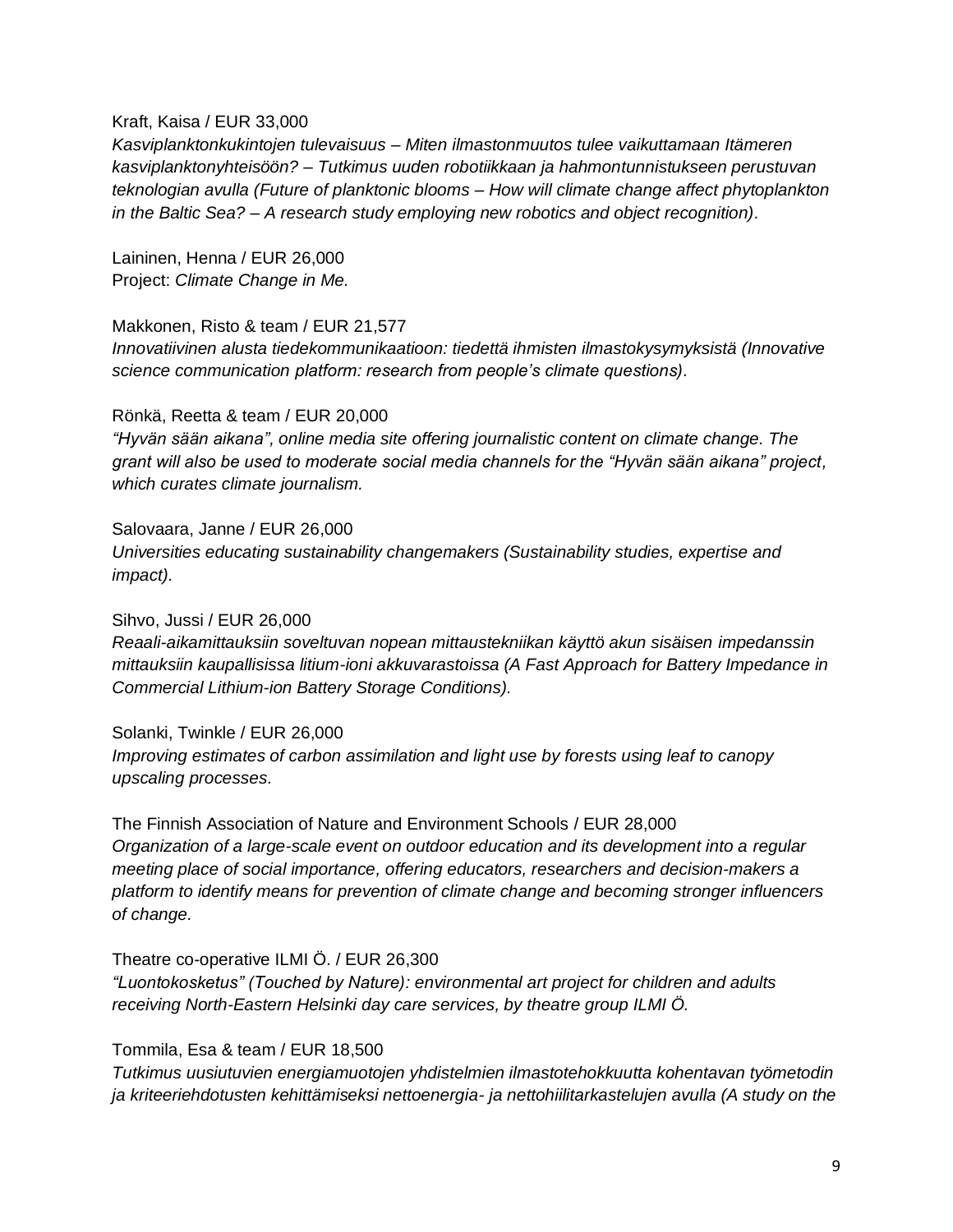*development of a working method and suggestions for improved climate efficiency standards for combined forms of renewable energy, assisted by net energy and net carbon reviews).*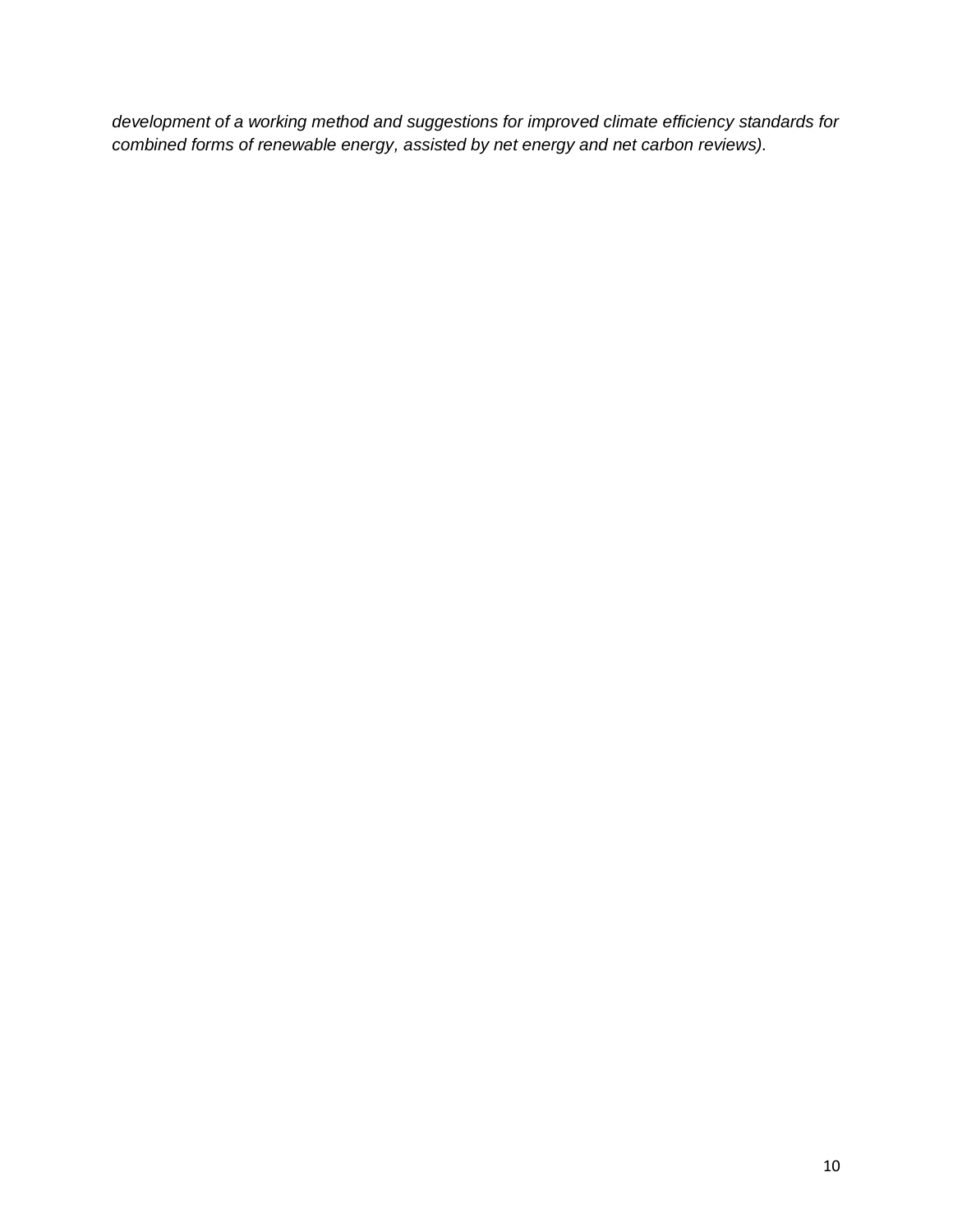#### **GRANTS AWARDED FOR THE JANUARY 2019 THEMATIC GRANT APPLICATION CYCLE**

#### Ertimo, Laura and team / EUR 17,300

*Text and illustrations for a non-fiction book on climate change for children.*

#### Havu, Minttu / EUR 26,000

*Hiilensidonnan kannalta tehokkaimmat viheralueratkaisut tämän päivän kaupunkisuunnittelussa (Optimal green area solutions for carbon sequestration in contemporary urban planning).*

Hokkanen, Anna-Kaisa and team / EUR 16,000

*An interdisciplinary panel discussion series on climate change, culminating in a final conference. The idea is to introduce educators to discussion on climate change, including environmental thinking in educational practices. The project involves planning, implementation and communications.*

South-Eastern Finland University of Applied Science / EUR 20,000 *Research funding for South-Eastern Finland University of Applied Science's project NoxOpti – monitoring and management of energy production emissions.*

Kolehmainen, Laura and team / EUR 10,000 *Resources for volunteers and communications of the Ilmastoveivi2019 campaign.*

Compensate.com / EUR 20,616 *Hiring the services of a climate expert and climate intern for the Compensate Foundation.*

Kudzotsa, Innocent / EUR 30,000 *Rapid Reversal of Global Warming Through Arctic Cloud Seeding.*

Kulmala, Liisa and team / EUR 41,200 *Puiden mahdollisuudet hillitä ilmastonmuutosta pohjoisilla viljelymailla (The potential of trees to mitigate climate change in northern agroforestry lands).*

Laakso, Anton / EUR 30,000 *Sateisuuden muutoksen komponentit ja niiden merkitys ilmastonmuutoksen hillinnässä (Components of change in rainfall patterns and their impact on climate change mitigation).*

Laine, Hannu / EUR 2,000 *Using solar electricity to cover the growing need for energy in the 2000s / MIT visit.*

Young Academy Finland c/o Finnish Academy of Sciences and Letters / EUR 16,200 Project: *Young Researchers as Knowledge Brokers.*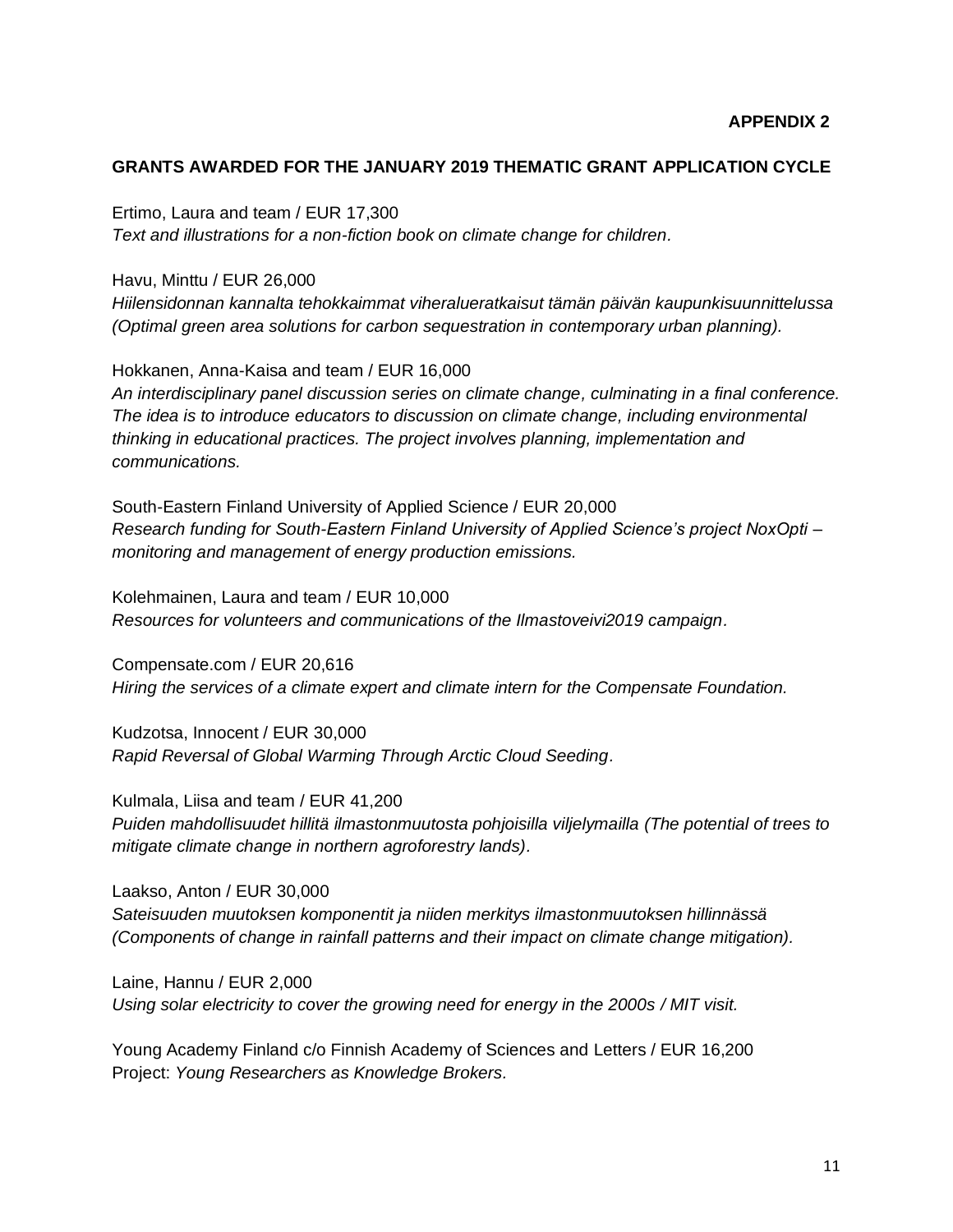Pappila, Minna / EUR 32,000 *Urban planning and ecological compensation as factors in climate change mitigation.*

Prisle, Nonne and team / EUR 36,000

*The increasing energy demand of data centres and related climate emissions indirectly attributable to the internet activity of individuals and corporations, digitalization of society, use of AI and the Internet of Things (IoT).*

Rostedt, Katri / EUR 65,000

*Tutkimustiedon välittäjäorganisaatiot kansainvälisillä tieteen ja politiikan yhdyspinnoilla (Organizations mediating research data in international interfaces between research and politics).*

Rydenfelt, Henrik and team / EUR 3,750

*The project will offer new, effective information on the ethics and responsibilities of climate change by bringing together researchers and experts in the fields of ethics, communications, economics, technology and environmental sciences.*

### Sivonen, Jukka / EUR 26,000

*Ilmastopolitiikan esteet ja edistäjät: Asenteet Euroopassa - tutkii erilaisten sosiaalisten tekijöiden ja verkostojen vaikutusta yksilöiden ilmastopoliittisiin asenteisiin (Obstacles and promoters of climate policies. Attitudes across Europe. Looking at the effects of various social factors and networks on the attitudes of individuals towards climate policies).*

#### Tammeorg, Priit / EUR 40,000

*Kohti ilmastoneutraalia maataloutta: biohiilet hiilensidonnan ja ravinnekiertojen sulkemisen keinoina (Towards climate-neutral agriculture: biocarbons as methods of closing carbon sequestration and nutrient cycles).*

Uppa, Heidi and team / EUR 21,000

*Keru-yhteisöjääkaapin toiminnan kehittäminen ja mallinnus (Development and modelling of Keru community refridgerator).*

Vats, Gaurav / EUR 6,650 *Self-sustainable electronics for future energy needs / University of Oulu visit.*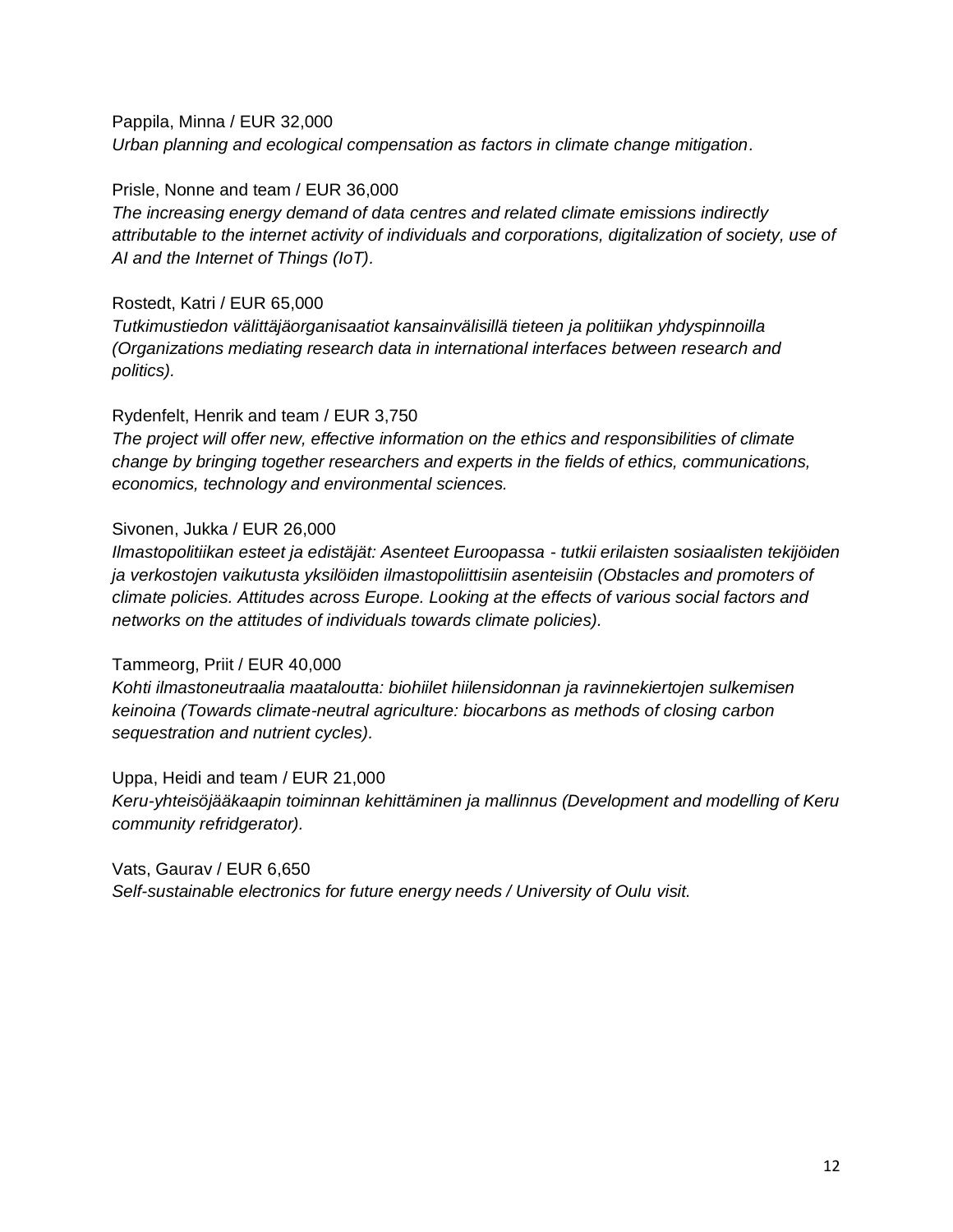#### **OTHER DONATIONS, ASSISTANCE AND GRANTS DURING THE FINANCIAL PERIOD**

Armas Järnefelt Society /EUR 5,000 *Audio recording costs of the film* Laulu tulipunaisesta kukasta*.*

ENO Schoolnet association / EUR 10,000 *Expenses of organizing the schoolchildren of the world climate conference.*

Fiction Finland / EUR 30,000 *Restoration of the film* Kahdeksan surmanluotia*.*

Into liikkeessä association (Tero Saarinen Company) / EUR 10,000 *Renovation work to the facilities at Cable Factory.*

Kaskas Media - Skolar Award / EUR 20,000 *Research award presented at Slush event.*

Library of Kirkkonummi / EUR 19,050 *Acquisition of a grand piano.*

Lead! / EUR 10,000 *Share of initial capital.*

Leo Mechelin Foundation / EUR 5,000 *Translation of* Genghis Khan and the Making of the Modern World.

The Martha Association / EUR 5,000 *Support for the work of the association.*

Nordic West Office / EUR 35,000 *Completion of* New Nordics *report.*

Risto Repo / EUR 18,000 *Writing of a biography of Eino S. Repo.*

Tukikummit organization / EUR 500 *Birthday greeting for President Niinistö.*

Support fund / EUR 5,410 *Emergency assistance.*